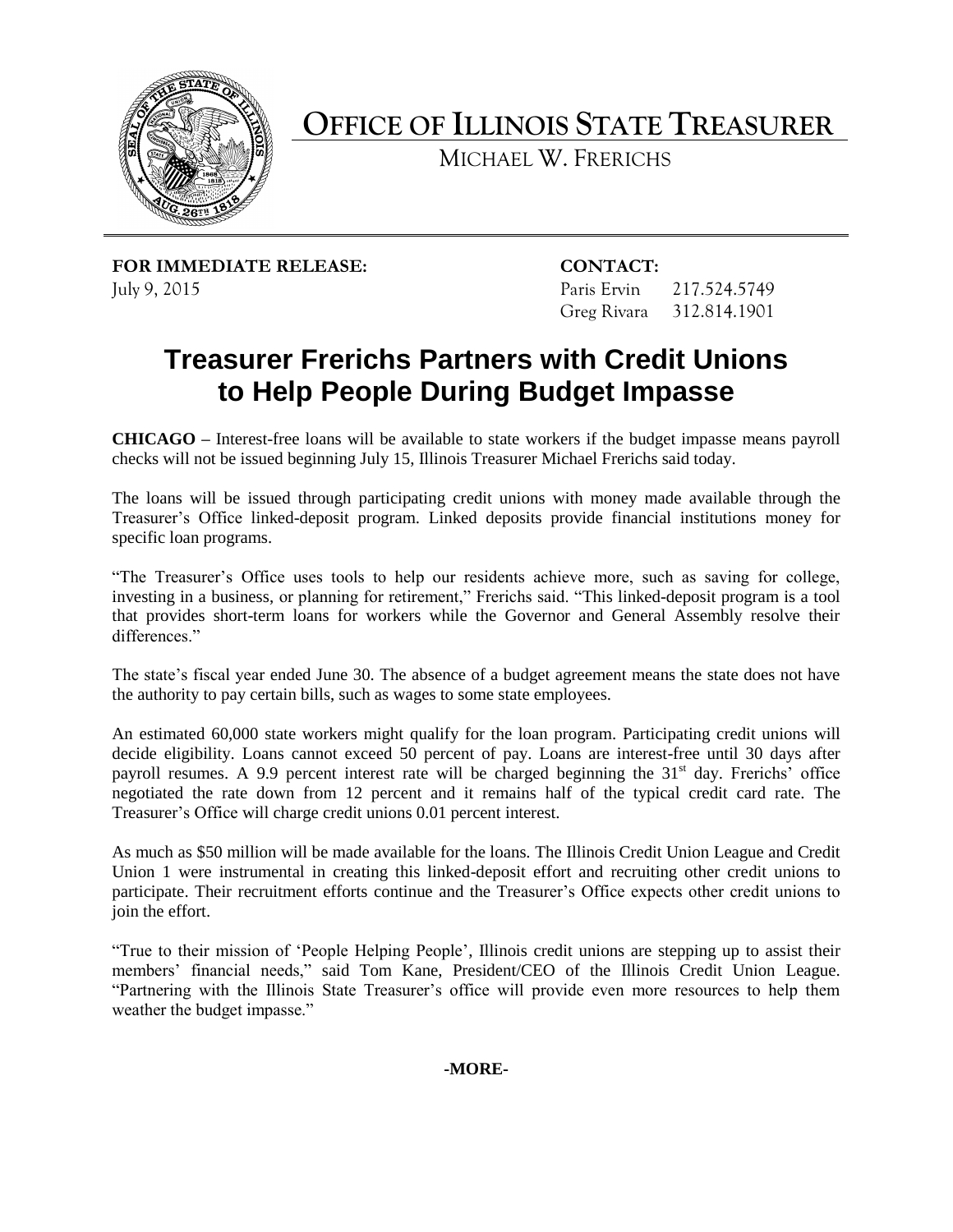"Credit Union 1 is pleased to again provide assistance to State of Illinois employees should their payrolls be interrupted due to the budget impasse," said Brenda Crane, SVP/COO. "We have provided the Loan Assistance Program to our members since 1995 and it has clearly evolved over time as a true benefit of credit union membership."

"We appreciate the efforts of Treasurer Frerichs to provide assistance to Illinois residents impacted by the budget impasse," said E.J. Donaghey, CEO of the University of Illinois Employees Credit Union. "As a long-time supporter of credit unions and advocate for the people of East Central Illinois, he has consistently demonstrated a proactive approach to helping others."

"In response to the stress being placed on many of our members' finances due to expected delays in payroll from the State of Illinois, we have developed a program to keep these members in a positive financial position," said Alan Meyer, President/CEO of 1st MidAmerica Credit Union. "Along with this Payroll Interruption Loan Program, we also encourage employees that currently have loans with 1st MidAmerica to contact us and review their payment options. Our staff will be available to review the full details of available programs with any interested state employees."

## **About the Illinois Treasurer**

The Illinois Treasurer is the state's Chief Investment Officer and Frerichs is a Certified Public Finance Officer. He protects consumers by encouraging savings plans for college or trade school, increasing financial education among all ages, and removing barriers to a secured retirement. As the state's Chief Investment Officer, he actively manages approximately \$25 billion. Currently, the portfolio includes \$13 billion in state funds, \$7 billion in college savings plans and \$5 billion on behalf of local and state governments. The investment approach is cautious to ensure the preservation of principal and returns \$28 to the state for every \$1 spent in operations. The Treasurer's office predates Illinois' incorporation in 1818. Voters in 1848 chose to make it an elected office. More at[: www.illinoistreasurer.gov.](http://www.illinoistreasurer.gov/)

## **About the Illinois Credit Union League**

The Illinois Credit Union League (ICUL) is the primary trade association for credit unions in Illinois and provides its members with compliance and other pertinent operating information, legislative advocacy and educational development opportunities. Membership is open to any credit union operating in accordance with the Illinois Credit Union Act or the Federal Credit Union Act. There are 306 credit unions in Illinois serving almost 3 million members. More at: [www.iculeague.org.](http://www.iculeague.org/)

# **About Credit Union 1**

As a member-owned, not-for-profit financial institution, Credit Union 1 is a state chartered credit union with its corporate headquarters located in Rantoul, Illinois. Dedicated to providing convenient and competitive services to more than 95,000 members, Credit Union 1, with assets of \$771 million, has 23 branches located in Illinois, Nevada, and Indiana. More at: [www.creditunion1.org.](http://www.creditunion1.org/)

# **-MORE-**